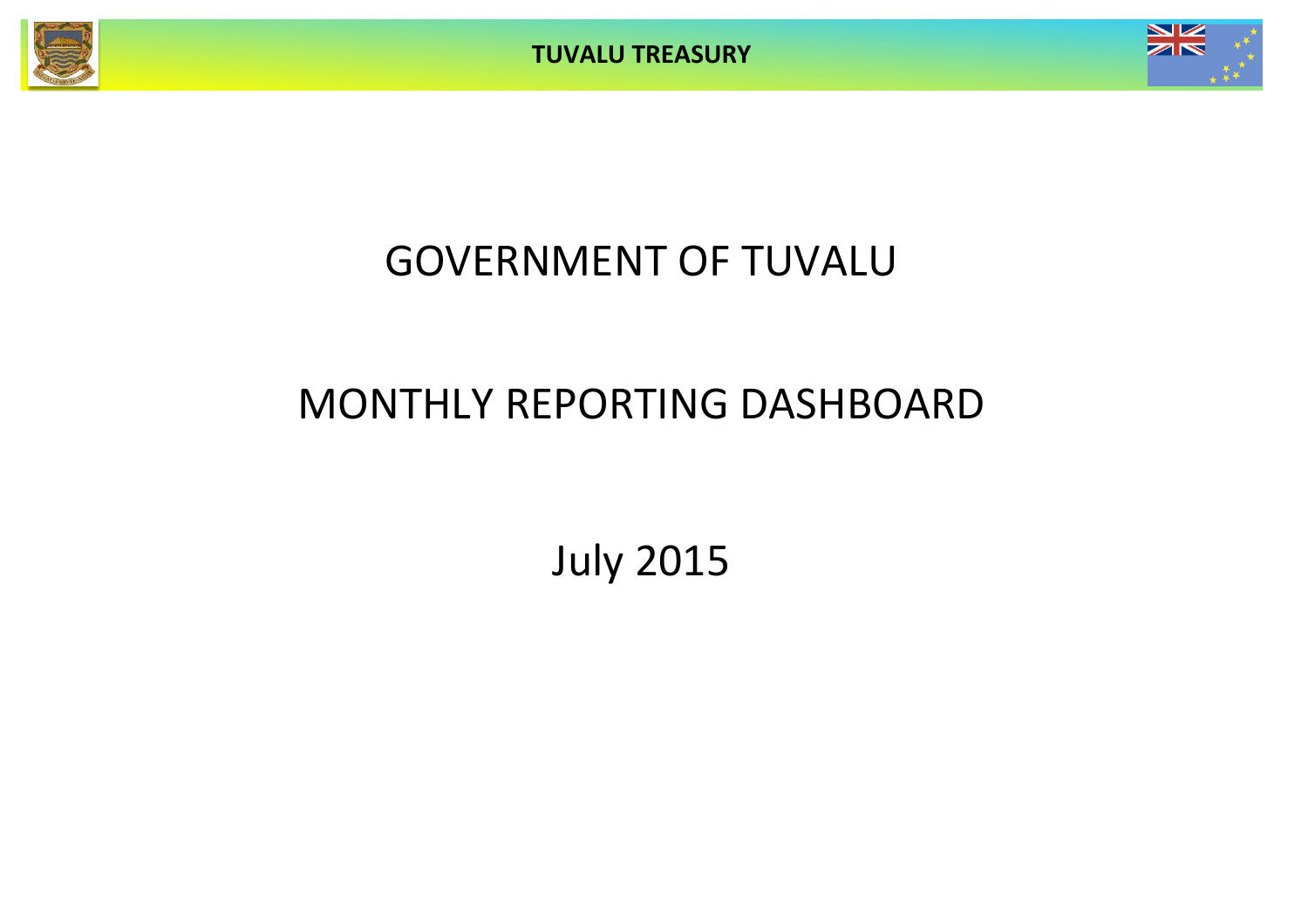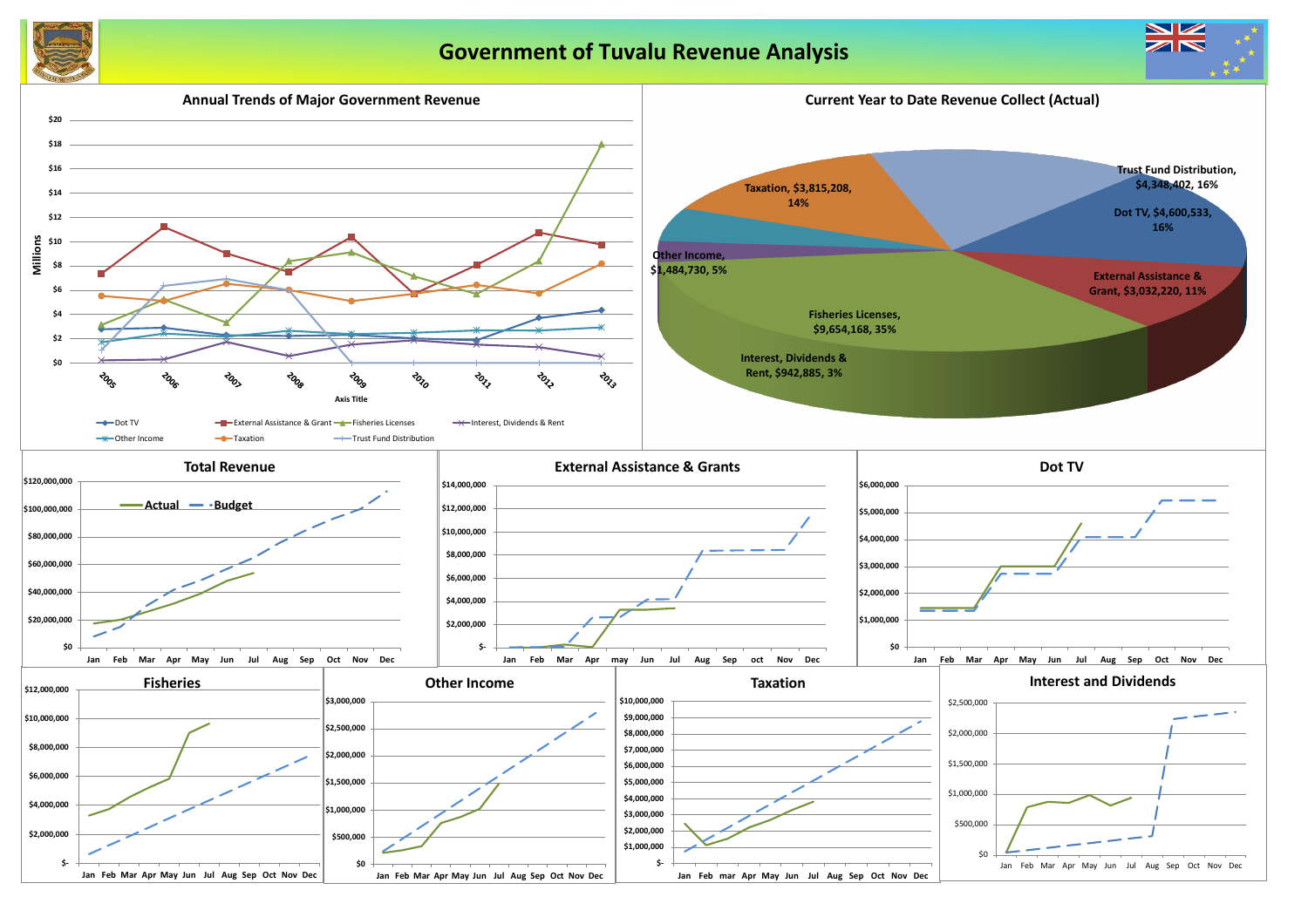

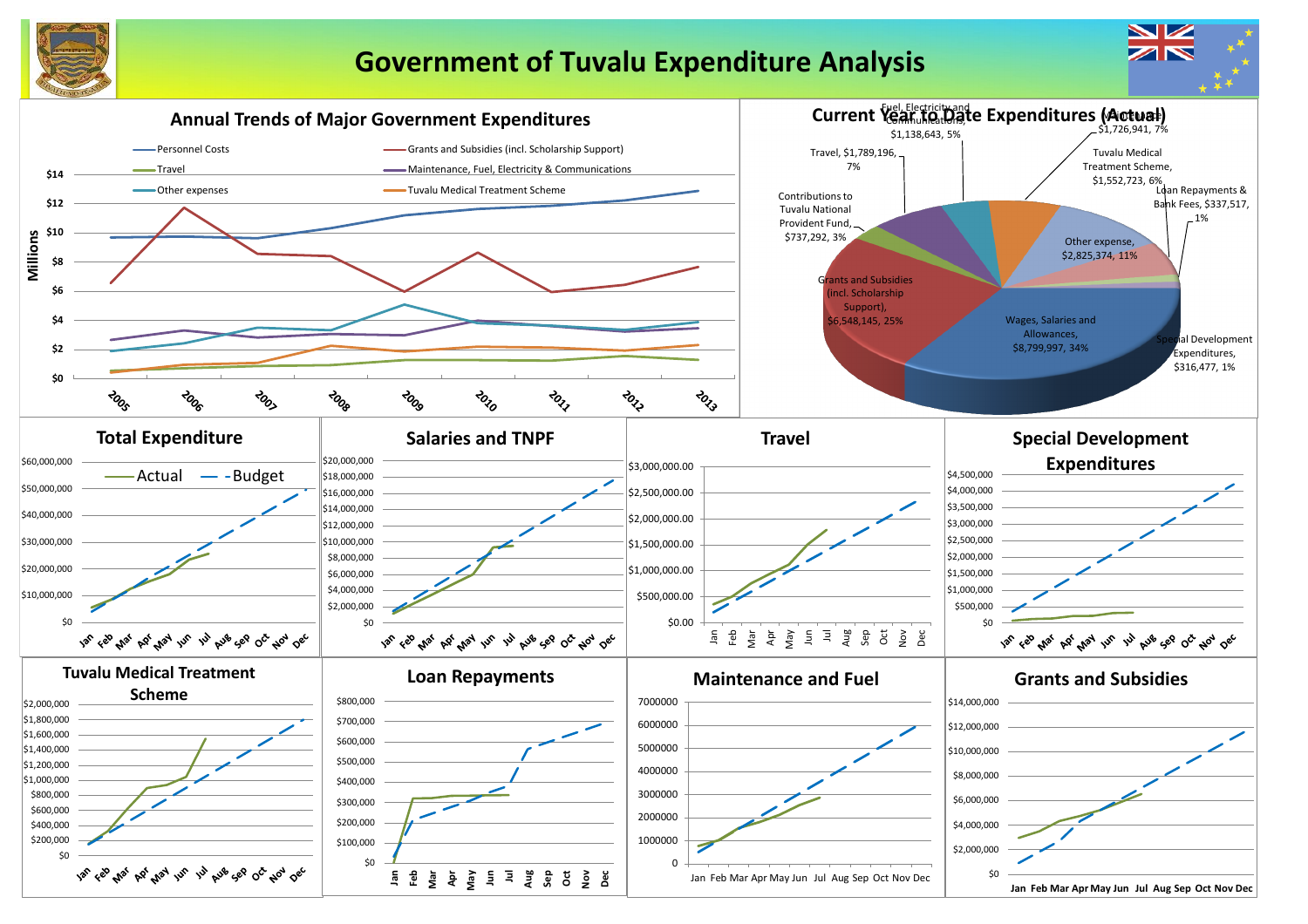### **MONTHLY STATEMENT OF RECEIPTS AND PAYENTS BY NATURE OF EXPENSE**

**FOR THE PERIOD ENDED 31-Jul-15 Year to Date** Year to Date Canuary February March April May June July August September Actual **Actual** Budget Variance Actual Actual Actual Actual Actual Actual Actual Forecast Forecast Forecast Forecast Forecast **Full Year Full Year Forecast & RECEIPTS Budget** *Taxation* Income Tax 1,141,462 1,064,583 76,879 157,607 139,705 156,822 155,686 157,366 161,338 212,939 152,083 152,083 152,083 152,083 152,083 1,901,879 1,825,000 76,879 Company Tax 581,296 1,575,000 (993,704) (2,083,386) 2,442,970 4,379 214,223 0 3,111 0 225,000 225,000 225,000 225,000 225,000 1,706,296 2,700,000 (993,704) Tuvalu Consumption Taxes 751,287 763,875 (12,588)| 72,828 92,868 62,796 100,262 81,694 210,275 109,125 109,125 109,125 109,125 1,296,912 1,309,500 (12,588) Import Duty & Excise 991,117 1,458,333 (467,216) 116,951 135,325 117,538 174,741 107,428 129,059 210,074 208,333 208,333 208,333 208,333 208,333 208,333 208,333 208,333 Import Levy 75,104 116,667 (41,562) 13,996 26,029 9,111 11,644 16,327 (18,506) 16,502 16,667 16,667 16,667 16,667 16,667 158,438 200,000 (41,562) Other Taxes 229,887 140,292 89,595 5,590 520 46,860 2,600 100,446 59,031 14,840 20,042 20,042 20,042 20,042 20,042 330,095 240,500 89,595 3,770,153 5,118,750 (1,348,597)| (1,716,415) 2,837,418 397,506 689,456 481,830 415,727 664,630 731,250 731,250 731,250 731,250 731,250 7,426,403 8,775,000 (1,348,597) *Interest, Dividends and Rent* Interest and Dividends 70,000 639,389| 0 729,335 43,988 49,178 103,274 (246,253) 128,223 10,000 1,893,862 10,000 10,000 10,000 2,741,607 2,003,862 737,745 Lease, rent and hire 220,369 205,211 15,158 39,411 15,360 44,471 32,528 (25,432) 32,897 30,269 29,316 29,316 29,316 29,316 29,316 316,085 351,791 (35,705) 929,758 275,211 654,547| 39,411 744,695 88,459 81,706 77,842 (213,355) 158,493 39,316 1,923,178 39,316 39,316 39,316 3,057,693 2,355,653 702,040 *Other Government Charges* Fisheries Licenses 9,654,168 9,936,574 (282,406) 3,285,770 451,191 809,901 694,449 595,447 3,180,495 636,916 1,419,511 1,419,511 1,419,511 1,419,511 1,419,511 16,751,721 17,034,127 (282,406) Vessel Registrations 443,130 495,833 (52,703) 0 0 261,810 0 0 181,319 70,833 70,833 70,833 70,833 70,833 797,297 850,000 (52,703) V Marine Services (Nivaga II & Manu Folau) | 295,618 285,833 9,784 61,446 43,123 22,802 58,062 30,316 45,083 34,785 40 Stevedoring and Wharfage 3134,855 214,375 100,480 24,688 7,952 17,317 49,625 33,050 56,841 125,381 30,625 30,625 30,625 30,625 30,625 467,980 367,500 100,480 .TV 4,600,533 4,087,500 513,033 1,460,721 0 0 1,548,344 0 0 1,591,468 0 0 1,362,500 0 0 5,963,033 5,450,000 513,033 Provision of Goods and Services 295,702 432,390 (136,688) 18,291 18,700 49,259 34,441 35,432 107,769 61,770 61,770 61,770 61,770 604,552 741,240 (136,688) Other Charges 283,267 (147,841) (101) 46,888 18,484 20,757 13,379 19,805 16,214 40,467 40,467 40,467 40,467 40,467 337,759 485,600 (147,841) 15,739,432 15,735,773 3,659| 4,850,814 567,854 917,764 2,667,488 707,625 3,334,035 2,693,852 1,664,039 1,664,039 3,026,539 1,664,039 1,664,039| 25,422,126 25,418,468 3,659 *External Assistance and Grants* ROC 3,220,240 2,605,000 615,240 0 0 0 3,220,240 0 2,515,000 15,000 15,000 15,000 15,000 8,970,240 8,355,000 615,240 AusAID (CIF) 0 1,500,000 (1,500,000) 0 0 0 0 0 0 0 0 0 0 0 0 0 1,500,000 (1,500,000) World Bank, IMF, ADB 0 5,833 (5,833) 0 0 0 0 0 0 0 1,635,833 833 833 833 833 1,639,167 1,645,000 (5,833) PDF 0 91,000 (91,000) 0 0 0 0 0 0 0 13,000 13,000 13,000 13,000 13,000 65,000 156,000 (91,000) Other Donors (188,021) 0 (188,021) 2,499 13,578 261,247 (220,505) 2,748 100 247,687 0 0 0 0 0 307,354 0 307,354 3,032,220 4,201,833 (1,169,614) 2,499 13,578 261,247 (220,505) 3,222,988 100 247,687 4,163,833 28,833 28,833 28,833 3,203,833| 10,981,761 11,656,000 (674,239) TTF Distribution to CIF 4,348,402 8,700,000 (4,351,598) 4,348,402 0 0 0 0 0 0 0 0 0 0 0 4,348,402 8,700,000 (4,351,598) 7,819,964 34,031,567 (6,211,603) 7,524,711 4,163,545 1,664,976 3,218,145 4,490,285 3,536,507 3,764,662 6,598 المائل المسابر المعام المعام المعام المعام المعام المعام المعام المعام المعام المعام المعام المعام المعام المعام **PAYMENTS** *Operations* Wages, Salaries, and Employee Benefits 8,322,997 9,599,892 1,276,895 1,059,380 1,139,210 1,099,353 1,145,579 1,107,460 1,117,475 1,654,540 1,371 Contributions to Tuvalu National Provident Fund | 693,392 848,215 154,823 88,105 97,339 90,753 94,891 92,734 87,273 142,296 121 Travel 1,789,196 1,401,472 (387,724) 351,497 151,046 256,613 184,114 176,731 389,043 280,152 200,210 200,210 200,210 200,210 200,210 2,790,247 2,402,523 (387,724) Telephone and Internet 64,426 107,422 42,996 11,976 7,549 16,147 9,203 6,611 6,878 6,063 15,346 15,346 15,346 15,346 15,346 141,156 184,152 42,996 Maintenance 1,726,941 2,978,643 1,251,702 604,666 131,637 340,285 121,786 179,987 162,994 185,586 425,520 925,520 425,520 425,520 425,520 4,354,543 5,606,246 1,251,702 Advertising and Provisions 365,744 618,631 252,888 14,274 46,080 56,666 28,666 123,060 17,191 79,806 88,376 88,376 88,376 88,376 88,376 807,623 1,060,511 252,888 Fuel and Oil 640,567 665,231 24,664 131,201 67,729 108,054 42,546 48,800 131,262 110,975 95,033 95,033 95,033 95,033 95,033 1,115,732 1,140,396 24,664 Supplies and Equipment 1,437,493 1,771,184 333,690 61,136 133,893 284,715 237,437 184,999 350,659 184,654 253,026 253,026 253,026 253,026 2,702,624 3,036,315 333,690 Electricity 433,650 544,744 111,094 25,678 41,187 66,630 74,807 85,059 121,795 18,494 77,821 77,821 77,821 77,821 77,821 822,752 933,846 111,094 Senior Citizen Scheme / Pension 187,076 237,346 50,270 23,380 24,360 40,978 23,660 25,932 25,246 23,520 33,907 33,907 33,907 33,907 33,907 356,608 406,878 50,270 TMTS (Tuvalu Medical Treatment Scheme) 1,552,723 1,052,333 (500,390) 159,295 169,780 295,805 272,928 39,749 108,797 506,369 150,333 150,333 150,333 150,333 150,333 2,304,390 1,804,000 (500,390) Land & Property Rent 834,549 666,823 (167,726) 20,742 17,781 602,685 133,759 29,322 12,761 17,500 95,260 95,260 95,260 95,260 95,260 1,310,851 1,143,125 (167,726) 18,048,754 20,491,935 2,443,181| 2,551,330 2,027,590 3,258,683 2,369,376 2,100,444 2,531,373 3,209,957 2,927,413 3,427,413 2,927,413 2,927,413 2,927,413 3,185,818 35,628,999 2,443,181 *Grants and Subsidies* Grants and Subsidies 3,000 3,001,300 3,007,060 (84,240) 1,673,706 182,785 362,347 164,627 255,159 261,320 191,356 330,475 330,475 330,475 330,475 4,743,676 4,659,437 (84,240) Outer Island Projects (SDE) 1,055,748 1,680,000 624,252 644,780 35,379 85,216 1,651 157,317 1,370 130,035 240,000 240,000 240,000 240,000 240,000 2,255,748 2,880,000 624,252 Other SDEs 71,368 431,083 359,715 (8,184) 0 12,814 3,827 0 0 62,911 61,583 61,583 61,583 61,583 61,583 379,285 739,000 359,715 Scholarships and Support 1,539,589 1,684,582 144,993 426,246 232,248 365,842 132,629 54,926 75,775 251,924 240,655 240,655 240,655 240,655 3,240,655 5,742,861 5,887,855 144,993 Contribution to Japan Grant Counterpart Fund | 293,938 0 (293,938) 0 0 0 0 0 0 0 0 293,938 0 Overseas Contributions 496,714 654,105 157,392 227,967 75,512 23,553 119,957 16,000 20,670 13,054 93,444 93,444 93,444 93,444 93,444 963,932 1,121,324 157,392 6,548,657 7,456,831 908,174 2,964,515 525,924 849,772 422,691 483,402 653,072 649,280 966,157 966,157 966,157 966,157 3,966,157 14,379,441 15,287,615 908,174 *Loans and Interest* Interest and Bank Charges 13,427 13,427 72,917 59,490 2,505 2,777 1,935 1,822 1,300 1,529 1,529 10,417 10,417 10,417 10,417 10,417 65,510 125,000 59,490 Loan Repayment 324,090 348,412 24,322 0 315,522 0 8,568 0 0 0 170,639 20,729 20,729 20,729 20,729 577,644 601,966 24,322 337,517 421,328 83,812| 2,505 318,299 1,935 10,390 1,300 1,529 1,559 181,055 31,145 31,145 31,145 31,145| 643,154 726,966 83,812 *Capital Expenditures* Purchase/construction of assets 316,477 2,662,553 2,346,076 75,178 46,111 22,259 70,044 4,733 88,132 10,020 380,365 380,365 380,365 380,365 380,365 2,218,300 4,564,377 2,346,076 316,477 2,662,553 2,346,076| 75,178 46,111 22,259 70,044 4,733 88,132 10,020 380,365 380,365 380,365 380,365 380,365| 2,218,300 4,564,377 2,346,076 **Total Payments 25,251,404 31,032,647 5,781,244 5,593,529 2,917,925 4,132,650 2,872,501 2,589,878 3,274,106 3,870,815 4,454,990 4,805,080 4,305,080 4,305,080 7,305,080 50,426,713 56,207,957 5,781,244** NET SURPLUS / (DEFICIT) 2,568,561 2,998,920 (430,359) 1,931,182 1,245,620 (2,467,673) 345,644 1,900,408 262,401 (106,154) 2,143,448 (457,780) (479,142) (1,841,642)(1,666,642) 809,672 697,164 1 **FORECAST CASH POSITION \$M 26.3 25.1 26.4 23.9 24.2 26.1 26.4 26.3 28.4 28.0 27.5 25.7 24.0** Consolidated Investment Fund 25,201,193

General Current Account 1,095,789

| ıst            | September            | October              | November             | December             | <b>Actual+Forecast</b>  | 2015 Budget             | Variance               |
|----------------|----------------------|----------------------|----------------------|----------------------|-------------------------|-------------------------|------------------------|
| ast            | Forecast             | Forecast             | Forecast             | Forecast             | <b>Full Year</b>        | <b>Full Year</b>        | Forecast &             |
|                |                      |                      |                      |                      |                         |                         | <b>Budget</b>          |
|                |                      |                      |                      |                      |                         |                         |                        |
| 2,083          | 152,083              | 152,083              | 152,083              | 152,083              | 1,901,879               | 1,825,000               | 76,879                 |
| 5,000          | 225,000              | 225,000              | 225,000              | 225,000              | 1,706,296               | 2,700,000               | (993, 704)             |
| 9,125          | 109,125              | 109,125              | 109,125              | 109,125              | 1,296,912               | 1,309,500               | (12, 588)              |
| 3,333          | 208,333              | 208,333              | 208,333              | 208,333              | 2,032,784               | 2,500,000               | (467, 216)             |
| 5,667          | 16,667               | 16,667               | 16,667               | 16,667               | 158,438                 | 200,000                 | (41, 562)              |
| 0,042          | 20,042               | 20,042               | 20,042               | 20,042               | 330,095                 | 240,500                 | 89,595                 |
| L,250          | 731,250              | 731,250              | 731,250              | 731,250              | 7,426,403               | 8,775,000               | (1,348,597)            |
| 0,000          | 1,893,862            | 10,000               | 10,000               | 10,000               | 2,741,607               | 2,003,862               |                        |
| 9,316          | 29,316               | 29,316               | 29,316               | 29,316               | 316,085                 | 351,791                 | 737,745<br>(35, 705)   |
| 9,316          | 1,923,178            | 39,316               | 39,316               | 39,316               | 3,057,693               | 2,355,653               | 702,040                |
|                |                      |                      |                      |                      |                         |                         |                        |
| 9,511          | 1,419,511            | 1,419,511            | 1,419,511            | 1,419,511            | 16,751,721              | 17,034,127              | (282, 406)             |
| ),833          | 70,833               | 70,833               | 70,833               | 70,833               | 797,297                 | 850,000                 | (52, 703)              |
| ),833          | 40,833               | 40,833               | 40,833               | 40,833               | 499,784                 | 490,000                 | 9,784                  |
| ),625          | 30,625               | 30,625               | 30,625               | 30,625               | 467,980                 | 367,500                 | 100,480                |
| 0              | 0                    | 1,362,500            | 0                    | 0                    | 5,963,033               | 5,450,000               | 513,033                |
| 1,770          | 61,770               | 61,770               | 61,770               | 61,770               | 604,552                 | 741,240                 | (136, 688)             |
| ),467          | 40,467               | 40,467               | 40,467               | 40,467               | 337,759                 | 485,600                 | (147, 841)             |
| 1,039          | 1,664,039            | 3,026,539            | 1,664,039            | 1,664,039            | 25,422,126              | 25,418,468              | 3,659                  |
|                |                      |                      |                      |                      |                         |                         |                        |
| 5,000          | 15,000               | 15,000               | 15,000               | 3,190,000            | 8,970,240               | 8,355,000               | 615,240                |
| 0              | 0<br>833             | 0                    | 0<br>833             | 0<br>833             | 0                       | 1,500,000               | (1,500,000)            |
| 5,833<br>3,000 | 13,000               | 833<br>13,000        | 13,000               | 13,000               | 1,639,167<br>65,000     | 1,645,000<br>156,000    | (5,833)<br>(91,000)    |
| 0              | 0                    | 0                    | 0                    | $\boldsymbol{0}$     | 307,354                 | 0                       | 307,354                |
| 3,833          | 28,833               | 28,833               | 28,833               | 3,203,833            | 10,981,761              | 11,656,000              | (674, 239)             |
| 0              | 0                    | 0                    | 0                    | 0                    | 4,348,402               | 8,700,000               | (4, 351, 598)          |
| 3,438          | 4,347,300            | 3,825,938            | 2,463,438            | 5,638,438            | 51,236,385              | 56,905,120              | (5,668,735)            |
|                |                      |                      |                      |                      |                         |                         |                        |
|                |                      |                      |                      |                      |                         |                         |                        |
| L.407          | 1,371,407            | 1,371,407            | 1,371,407            | 1,371,407            | 15,180,030              | 16,456,925              | 1,276,895              |
| 1,174          | 121,174              | 121,174              | 121,174              | 121,174              | 1,299,260               | 1,454,083               | 154,823                |
| 0,210          | 200,210              | 200,210              | 200,210              | 200,210              | 2,790,247               | 2,402,523               | (387, 724)             |
| 5,346          | 15,346               | 15,346               | 15,346               | 15,346               | 141,156                 | 184,152                 | 42,996                 |
| 5,520          | 925,520              | 425,520              | 425,520              | 425,520              | 4,354,543               | 5,606,246               | 1,251,702              |
| 3,376          | 88,376               | 88,376               | 88,376               | 88,376               | 807,623                 | 1,060,511               | 252,888                |
| 5,033          | 95,033               | 95,033               | 95,033               | 95,033               | 1,115,732               | 1,140,396               | 24,664                 |
| 3,026          | 253,026              | 253,026              | 253,026              | 253,026              | 2,702,624               | 3,036,315               | 333,690                |
| 7,821          | 77,821               | 77,821               | 77,821               | 77,821               | 822,752                 | 933,846                 | 111,094                |
| 3,907          | 33,907               | 33,907               | 33,907               | 33,907               | 356,608                 | 406,878                 | 50,270                 |
| ),333          | 150,333              | 150,333              | 150,333              | 150,333              | 2,304,390               | 1,804,000               | (500, 390)             |
| 5,260          | 95,260               | 95,260               | 95,260               | 95,260               | 1,310,851               | 1,143,125               | (167, 726)             |
| 7,413          | 3,427,413            | 2,927,413            | 2,927,413            | 2,927,413            | 33,185,818              | 35,628,999              | 2,443,181              |
| ),475          | 330,475              | 330,475              | 330,475              | 330,475              | 4,743,676               | 4,659,437               | (84, 240)              |
| 0,000          | 240,000              | 240,000              | 240,000              | 240,000              | 2,255,748               | 2,880,000               | 624,252                |
| 1,583          | 61,583               | 61,583               | 61,583               | 61,583               | 379,285                 | 739,000                 | 359,715                |
| 0,655          | 240,655              | 240,655              | 240,655              | 3,240,655            | 5,742,861               | 5,887,855               | 144,993                |
| 0              | 0                    | 0                    | $\boldsymbol{0}$     | 0                    | 293,938                 | 0                       | (293, 938)             |
| 3,444          | 93,444               | 93,444               | 93,444               | 93,444               | 963,932                 | 1,121,324               | 157,392                |
| 5,157          | 966,157              | 966,157              | 966,157              | 3,966,157            | 14,379,441              | 15,287,615              | 908,174                |
|                |                      |                      |                      |                      |                         |                         |                        |
| ),417          | 10,417               | 10,417               | 10,417               | 10,417               | 65,510                  | 125,000                 | 59,490                 |
| ),639          | 20,729               | 20,729               | 20,729               | 20,729               | 577,644                 | 601,966                 | 24,322                 |
| L,055          | 31,145               | 31,145               | 31,145               | 31,145               | 643,154                 | 726,966                 | 83,812                 |
|                |                      |                      |                      |                      |                         |                         |                        |
| ),365          | 380,365              | 380,365              | 380,365              | 380,365              | 2,218,300               | 4,564,377               | 2,346,076              |
| ),365<br>1,990 | 380,365<br>4,805,080 | 380,365<br>4,305,080 | 380,365<br>4,305,080 | 380,365<br>7,305,080 | 2,218,300<br>50,426,713 | 4,564,377<br>56,207,957 | 2,346,076<br>5,781,244 |
|                |                      |                      |                      |                      |                         |                         |                        |
| 3,448<br>28.4  | (457,780)<br>28.0    | (479, 142)<br>27.5   | (1,841,642)<br>25.7  | (1,666,642)<br>24.0  | 809,672                 | 697,164                 | 112,508                |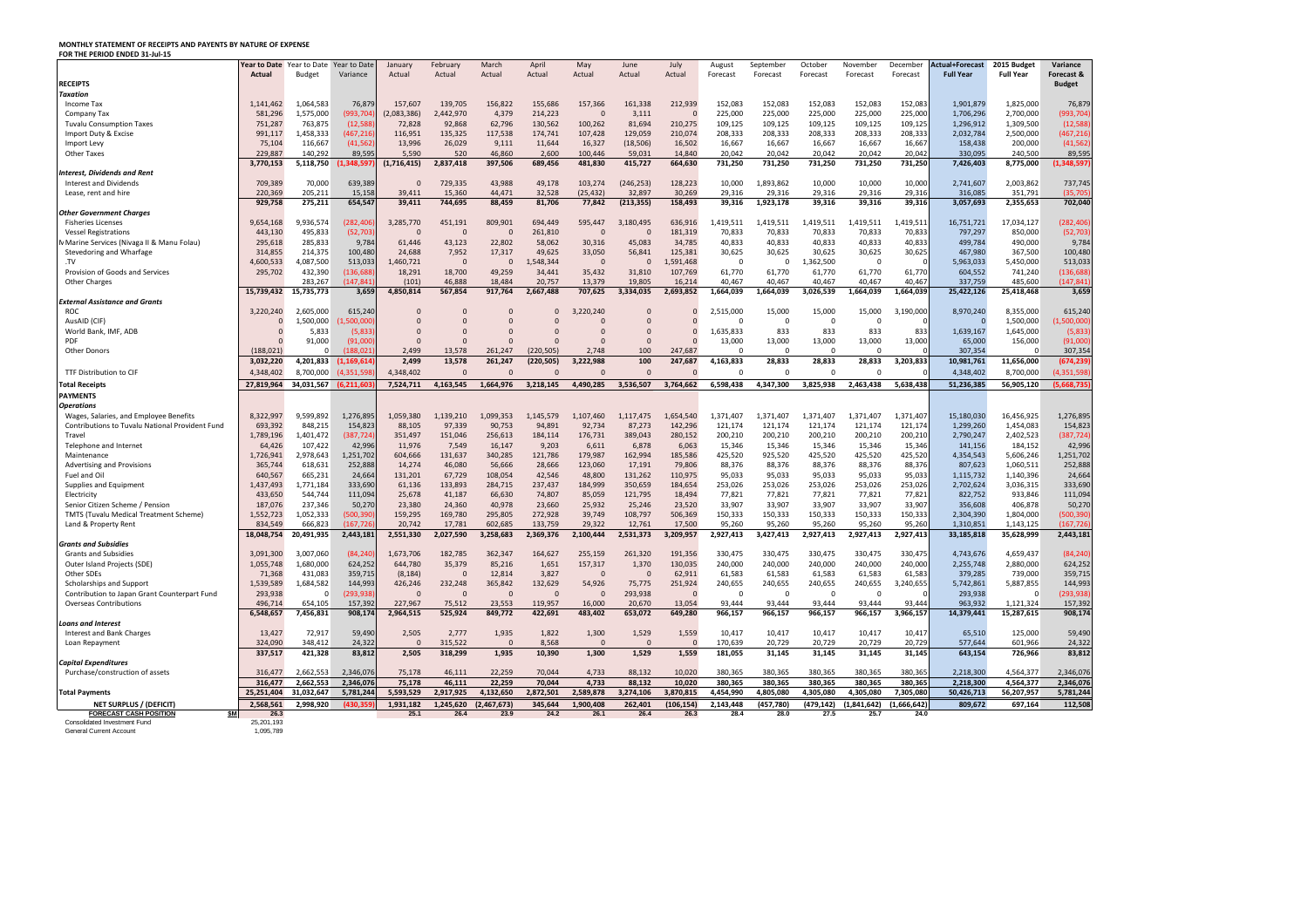| Purchase/construction of assets | 316.477    | 2.662.553  | 2,346,076  | 4.564.377   |
|---------------------------------|------------|------------|------------|-------------|
|                                 | 316.477    | 2.662.553  | 2,346,076  | 4,564,377   |
| <b>Total Payments</b>           | 25,251,404 | 31.038.481 | 5,787,077  | 56,217,957  |
| NET SURPLUS / (DEFECIT)         | 2,568,561  | 2,993,087  | (424, 526) | (8,012,836) |

|                                                        | <b>Year to Date</b> |                         | <b>Year to Date</b> |                         | <b>Year to Date</b> |                              | 2015          |            |
|--------------------------------------------------------|---------------------|-------------------------|---------------------|-------------------------|---------------------|------------------------------|---------------|------------|
|                                                        | <b>Actual</b>       |                         | <b>Budget</b>       |                         | Variance            |                              | <b>Budget</b> |            |
| <b>RECEIPTS</b>                                        |                     |                         |                     |                         |                     |                              |               |            |
| <b>Taxation</b>                                        |                     |                         |                     |                         |                     |                              |               |            |
| Income Tax                                             | 1,141,462           |                         | 1,064,583           |                         | 76,879              |                              | 1,825,000     |            |
| Company Tax                                            | 581,296             |                         | 1,575,000           |                         | (993, 704)          |                              | 2,700,000     |            |
| <b>Tuvalu Consumption Tax</b>                          | 751,287             |                         | 763,875             |                         | (12, 588)           |                              | 1,309,500     |            |
| <b>Import Duty</b>                                     | 717,385             |                         | 1,166,667           |                         | (449, 282)          |                              | 2,000,000     |            |
| Import Levy & Excise                                   | 348,836             |                         | 408,333             |                         | (59, 497)           |                              | 700,000       |            |
| <b>Other Taxes</b>                                     | 229,887             |                         | 140,292             |                         | 89,595              |                              | 240,500       |            |
|                                                        |                     | 3,770,153               |                     | 5,118,750               |                     | (1,348,597)                  |               | 8,775,000  |
| <b>Interest, Dividends and Rent</b>                    |                     |                         |                     |                         |                     |                              |               |            |
| <b>Interest and Dividends</b>                          | 709,389             |                         | 70,000              |                         | 639,389             |                              | 2,003,862     |            |
| Lease, rent and hire                                   | 220,369             |                         | 205,211             |                         | 15,158              |                              | 351,791       |            |
|                                                        |                     | 929,758                 |                     | 275,211                 |                     | 654,547                      |               | 2,355,653  |
| <b>Other Government Charges</b>                        |                     |                         |                     |                         |                     |                              |               |            |
| <b>Fisheries Licenses</b>                              | 9,654,168           |                         | 9,936,574           |                         | (282, 406)          |                              | 17,034,127    |            |
| <b>N</b> Vessel Registrations                          | 443,130             |                         | 495,833             |                         | (52, 703)           |                              | 850,000       |            |
| Marine Services (Nivaga II & Manu Folau)               | 295,618             |                         | 285,833             |                         | 9,784               |                              | 490,000       |            |
| Stevedoring and Wharfage                               | 314,855             |                         | 214,375             |                         | 100,480             |                              | 367,500       |            |
| .TV                                                    | 4,600,533           |                         | 4,087,500           |                         | 513,033             |                              | 5,450,000     |            |
| Provision of Goods and Services                        |                     |                         | 432,390             |                         | (136, 688)          |                              | 741,240       |            |
| <b>Other Charges</b>                                   | 135,426             |                         | 283,267             |                         | (147, 841)          |                              | 485,600       |            |
|                                                        |                     | 15,739,432              |                     | 15,735,773              |                     | 3,659                        |               | 25,418,468 |
| <b>External Assistance and Grants</b>                  |                     |                         |                     |                         |                     |                              |               |            |
| <b>ROC</b>                                             | 3,220,240           |                         | 2,605,000           |                         | 615,240             |                              | 8,355,000     |            |
| AusAID (CIF)                                           | 0                   |                         | 1,500,000           |                         | (1,500,000)         |                              | 1,500,000     |            |
| World Bank, IMF, ADB                                   |                     |                         | 5,833               |                         | (5,833)             |                              | 1,645,000     |            |
| <b>PDF</b>                                             | U                   |                         | 91,000              |                         | (91,000)            |                              | 156,000       |            |
| <b>Other Donors</b>                                    | (188, 021)          |                         | 0                   |                         | (188, 021)          |                              | 0             |            |
|                                                        |                     | 3,032,220               |                     | 4,201,833               |                     | (1, 169, 614)                |               | 11,656,000 |
| TTF Distribution to CIF                                | 4,348,402           |                         | 8,700,000           |                         | (4,351,598)         |                              |               |            |
|                                                        |                     |                         |                     |                         |                     |                              |               |            |
|                                                        |                     |                         |                     |                         |                     |                              |               |            |
| <b>Total Receipts</b>                                  |                     | 4,348,402<br>27,819,964 |                     | 8,700,000<br>34,031,567 |                     | (4,351,598)<br>(6, 211, 603) |               | 48,205,120 |
|                                                        |                     |                         |                     |                         |                     |                              |               |            |
| <b>PAYMENTS</b>                                        |                     |                         |                     |                         |                     |                              |               |            |
| <b>Operations</b>                                      |                     |                         |                     |                         |                     |                              |               |            |
| Wages, Salaries, and Employee Benefits                 | 8,322,997           |                         | 9,599,892           |                         | 1,276,895           |                              | 16,456,925    |            |
| <b>Contributions to Tuvalu National Provident Fund</b> | 693,392             |                         | 848,215             |                         | 154,823             |                              | 1,454,083     |            |
| Travel                                                 | 1,789,196           |                         | 1,401,472           |                         | (387, 724)          |                              | 2,402,523     |            |
| Telephone and Internet                                 | 64,426              |                         | 107,422             |                         | 42,996              |                              | 184,152       |            |
| Maintenance                                            | 1,726,941           |                         | 2,978,643           |                         | 1,251,702           |                              | 5,606,246     |            |
| <b>Advertising and Provisions</b>                      | 365,744             |                         | 618,631             |                         | 252,888             |                              | 1,060,511     |            |
| Fuel and Oil                                           | 640,567             |                         | 665,231             |                         | 24,664              |                              | 1,140,396     |            |
| Supplies and Equipment                                 | 1,437,493           |                         | 1,771,184           |                         | 333,690             |                              | 3,036,315     |            |
| Electricity                                            | 433,650             |                         | 544,744             |                         | 111,094             |                              | 933,846       |            |
| Senior Citizen Scheme / Pension                        | 187,076             |                         | 237,346             |                         | 50,270              |                              | 406,878       |            |
| <b>TMTS (Tuvalu Medical Treatment Scheme)</b>          | 1,552,723           |                         | 1,052,333           |                         | (500, 390)          |                              | 1,804,000     |            |
| Land & Property Rent                                   | 834,549             |                         | 666,823             |                         | (167, 726)          |                              | 1,143,125     |            |
|                                                        |                     | 18,048,754              |                     | 20,491,935              |                     | 2,443,181                    |               | 35,628,999 |
| <b>Grants and Subsidies</b>                            |                     |                         |                     |                         |                     |                              |               |            |
| <b>Grants and Subsidies</b>                            | 3,091,300           |                         | 3,007,060           |                         | (84, 240)           |                              | 4,659,437     |            |
| Outer Island Projects (SDE)                            | 1,055,748           |                         | 1,680,000           |                         | 624,252             |                              | 2,880,000     |            |
| Other SDEs                                             | 71,368              |                         | 431,083             |                         | 359,715             |                              | 739,000       |            |
| Scholarships and Support                               | 1,539,589           |                         | 1,684,582           |                         | 144,993             |                              | 5,887,855     |            |
| Contribution to Japan Grant Counterpart Fund           | 293,938             |                         | 0                   |                         | (293, 938)          |                              | 0             |            |
| <b>Overseas Contributions</b>                          | 496,714             |                         | 654,105             |                         | 157,392             |                              | 1,121,324     |            |
|                                                        |                     | 6,548,657               |                     | 7,456,831               |                     | 908,174                      |               | 15,287,615 |
| <b>Loans and Interest</b>                              |                     |                         |                     |                         |                     |                              |               |            |
| Interest and Bank Charges                              | 13,427              |                         | 78,750              |                         | 65,323              |                              | 135,000       |            |
| Loan Repayment                                         | 324,090             |                         | 348,412             |                         | 24,322              |                              | 601,966       |            |
| <b>Capital Expenditures</b>                            |                     | 337,517                 |                     | 427,162                 |                     | 89,645                       |               | 736,966    |

## **MONTHLY STATEMENT OF RECEIPTS AND PAYENTS BY NATURE OF EXPENSE FOR THE PERIOD ENDED 31/07/2015**